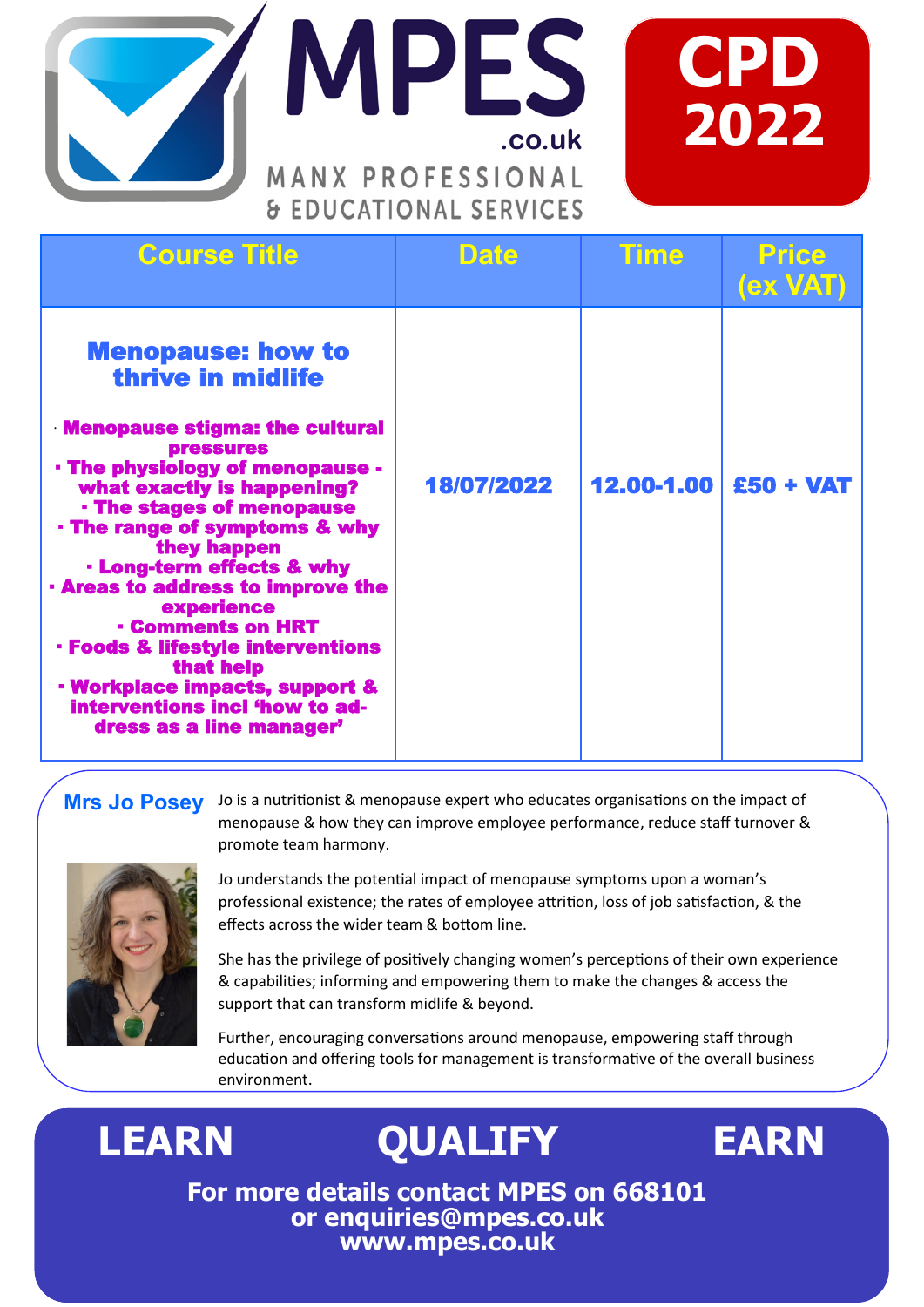



| LDOCATIONAL JLIVICLJ                                                                                                                                                                                                                                                                                                                                                                                                                                                                                                                                                                                                                                                                  |             |            |                   |  |
|---------------------------------------------------------------------------------------------------------------------------------------------------------------------------------------------------------------------------------------------------------------------------------------------------------------------------------------------------------------------------------------------------------------------------------------------------------------------------------------------------------------------------------------------------------------------------------------------------------------------------------------------------------------------------------------|-------------|------------|-------------------|--|
| <b>Course Title</b>                                                                                                                                                                                                                                                                                                                                                                                                                                                                                                                                                                                                                                                                   | <b>Date</b> | Time       | Price<br>(ex VAT) |  |
| <b>Menopause: for</b><br><b>Managers</b><br><b>· The demographic, business, le-</b><br>gal & social responsibility cases<br>for supporting staff in menopause<br>- The physiology of menopause -<br>what exactly is happening?<br><b>The stages of menopause</b><br>. The range of symptoms & why<br>they happen<br><b>· Work-related areas to address</b><br>to improve the experience<br><b>· Women's workplace experience</b><br>to date<br>· Main symptoms affecting work<br><b>Supporting staff - the practical</b><br><b>considerations</b><br>- How to approach as a line man-<br>ager - the questions to ask<br>- Case study/s - what would you<br>do?<br><b>Sign-posting</b> | 21/07/2022  | 12.00-1.00 | $£50 + VAT$       |  |

**MPES** 

MANX PROFESSIONAL **SEDUCATIONAL SEDVICES** 

**.co.uk**

## **Mrs Jo Posey**

Jo is a nutritionist & menopause expert who educates organisations on the impact of menopause & how they can improve employee performance, reduce staff turnover & promote team harmony.



Jo understands the potential impact of menopause symptoms upon a woman's professional existence; the rates of employee attrition, loss of job satisfaction, & the effects across the wider team & bottom line.

She has the privilege of positively changing women's perceptions of their own experience & capabilities; informing and empowering them to make the changes & access the support that can transform midlife & beyond.

Further, encouraging conversations around menopause, empowering staff through education and offering tools for management is transformative of the overall business environment.

**For more details contact MPES on 668101 or enquiries@mpes.co.uk www.mpes.co.uk**

**LEARN QUALIFY EARN**